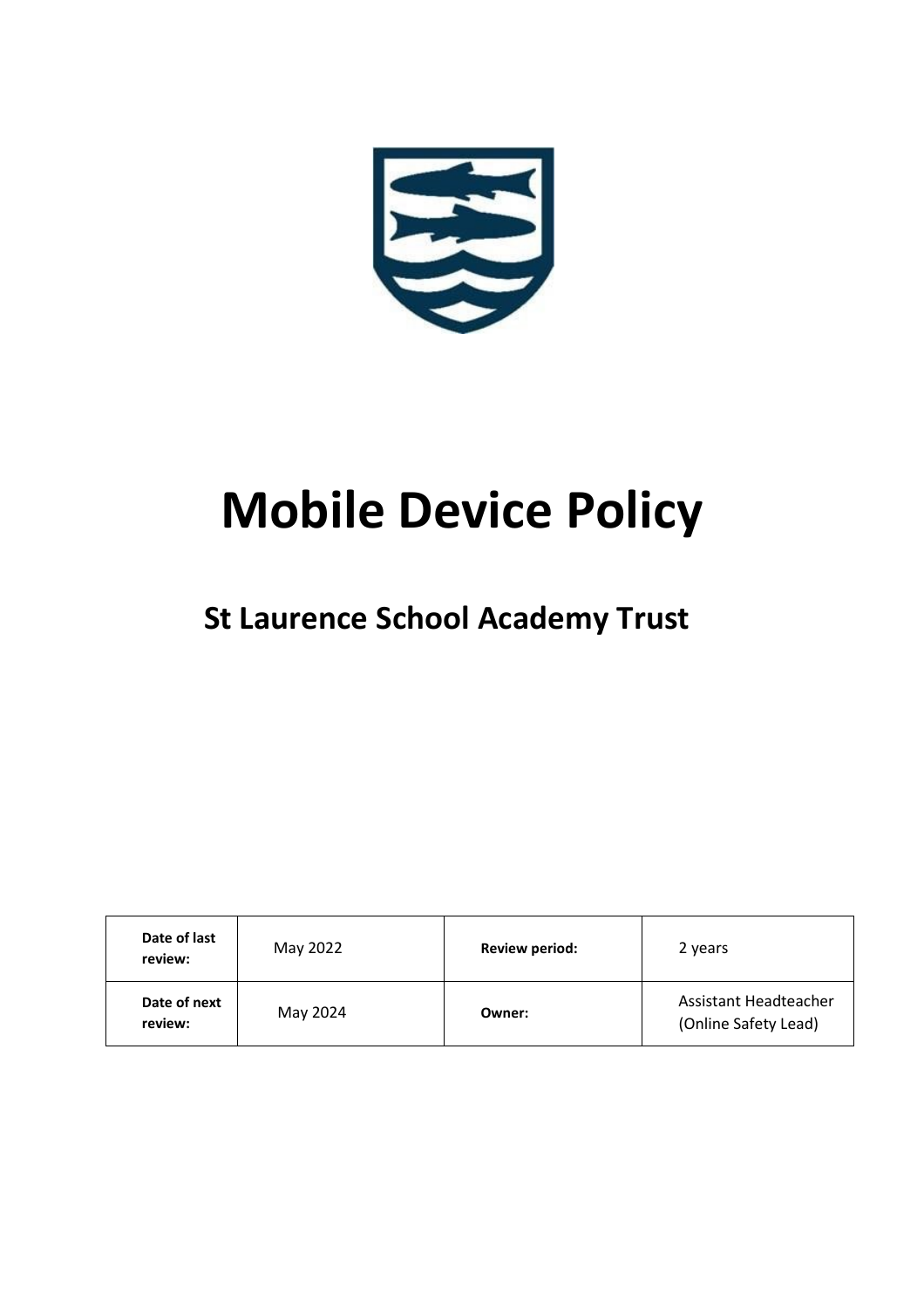# **Introduction**

St Laurence School is committed to the safeguarding of all in its community, in line with our mission statement that 'People are our Treasure'. At St Laurence School we recognise that mobile devices, including smart devices, are an important part of everyday life for our students, parents and staff, as well as the wider school community.

# **Aims**

St Laurence School aims to:

- Promote, and set an example for, safe and responsible phone and mobile device use
- Set clear guidelines for the use of mobile devices for students, staff, parents and volunteers
- Support the school's other policies, especially those related to child protection and behaviour

This policy also aims to address some of the challenges posed by mobile devices in school, such as:

- Risks to child protection
- Data protection issues
- Potential for lesson disruption
- Risk of theft, loss, or damage
- Appropriate use of technology in the classroom

# **Roles and responsibilities**

#### **Staff**

All staff (including teachers, support staff, and supply staff) are responsible for enforcing this policy.

Volunteers, or anyone else otherwise engaged by the school, must alert a member of staff if they witness, or are aware of, a breach of this policy.

The Assistant Head (Online Safety Lead) is responsible for monitoring the policy every 2 years, reviewing it, and holding staff and students accountable for its implementation.

# **Use of personal mobile devices by staff**

#### **Personal mobile devices**

Staff (including volunteers, contractors and anyone else otherwise engaged by the school) are not permitted to make or receive calls, or send texts, while children are present. Use of personal mobile devices must be restricted to noncontact time, and to areas of the school where students are not present (such as the staff room).

There may be circumstances in which it's appropriate for a member of staff to have use of their phone during contact time. For instance, in the case of acutely ill dependents or family members.

The headteacher will decide on a case-by-case basis whether to allow for special arrangements.

If special arrangements are not deemed necessary, school staff can use the school office number 01225 309500 as a point of emergency contact.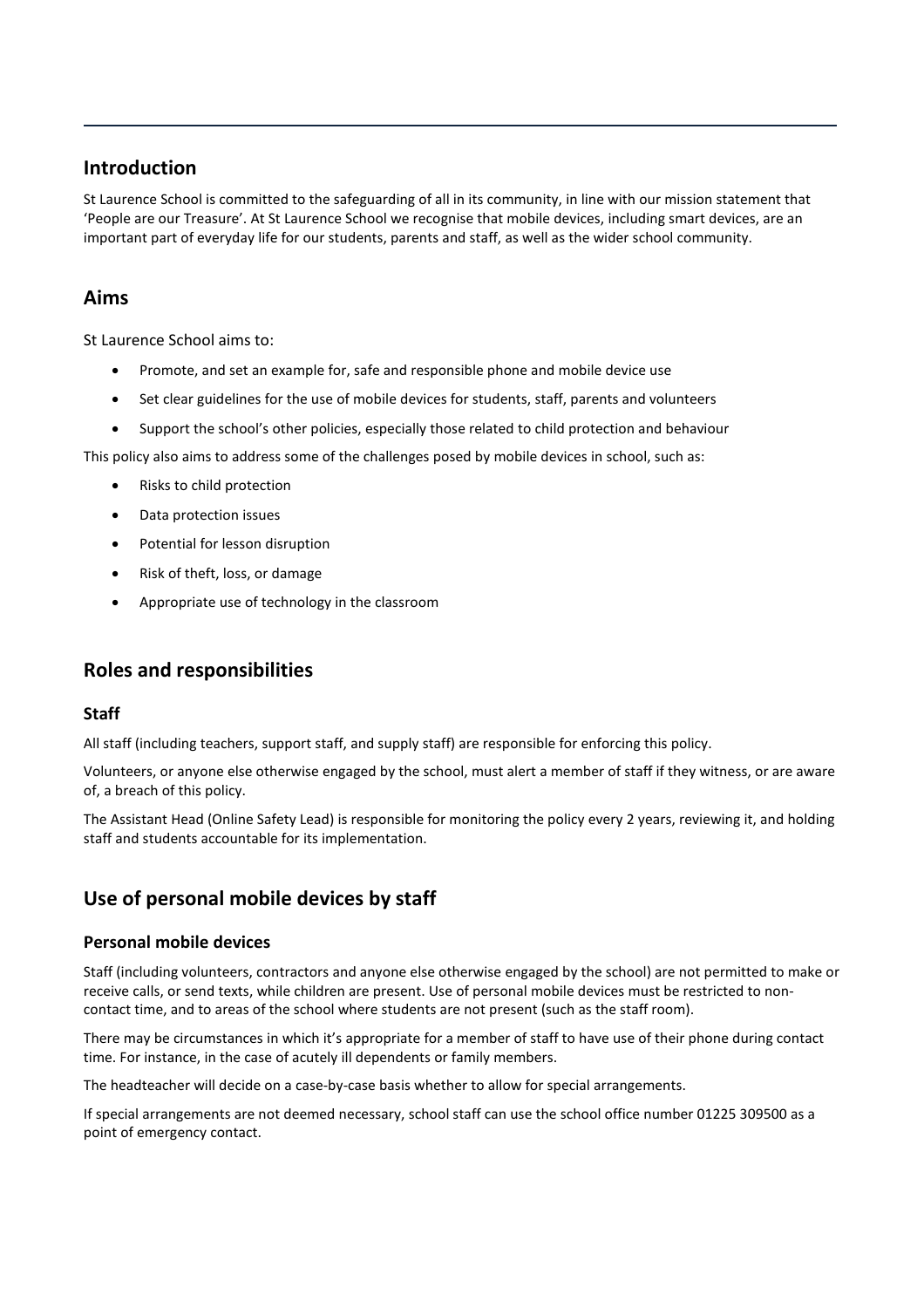#### **Data protection**

Staff must not use their personal mobile device to process student personal data, or any other confidential school information.

#### **Safeguarding**

Staff must not give their personal contact details to parents/carers and students, including connecting through social media and messaging apps.

Staff must avoid publicising their contact details on any social media platform or website, to avoid unwanted contact by parents or students.

Staff must not use their personal device to take photographs or recordings of students, their work, or anything else which could identify a student. If it's necessary to take photos or recordings as part of a lesson/school trip/activity, this must be done using school equipment.

#### **Using personal mobiles for work purposes**

In some circumstances, it may be appropriate for staff to use personal mobile devices for work. Such circumstances may include, but aren't limited to:

- Emergency evacuations
- Supervising off-site trips
- Supervising residential visits

In these circumstances, staff will:

- Use their mobile devices in an appropriate and professional manner, in line with our staff code of conduct
- Not use their devices to take photographs or recordings of students, their work, or anything else which could identify a student
- Refrain from using their devices to contact parents. If necessary, contact must be made via the school office

#### **Sanctions**

Staff that fail to adhere to this policy may face disciplinary action.

See the school's staff disciplinary policy for more information.

# **Use of mobile devices by students**

Students are allowed to bring a mobile device to school but these must be turned off and in their bag between 8.35am and 3pm. If they are found to be using them within this time, on the first occasion they will be confiscated and placed in a locked cupboard in the ILC for collection at the end of the day by the student. On a second and any subsequent occasion within a term, parents will be required to collect the device.

There are exemptions to this which are:

- students with a diagnosed medical condition who rely on their device as an alert (e.g. diabetes)
- students who require intimate care and use their device to contact the relevant member of staff

#### **Sanctions**

Failure to comply with the above will result in the use of the school's behaviour policy.

Certain types of misconduct, bullying or harassment can be classified as criminal conduct. The school takes such conduct extremely seriously, and will involve the police or other agencies as appropriate.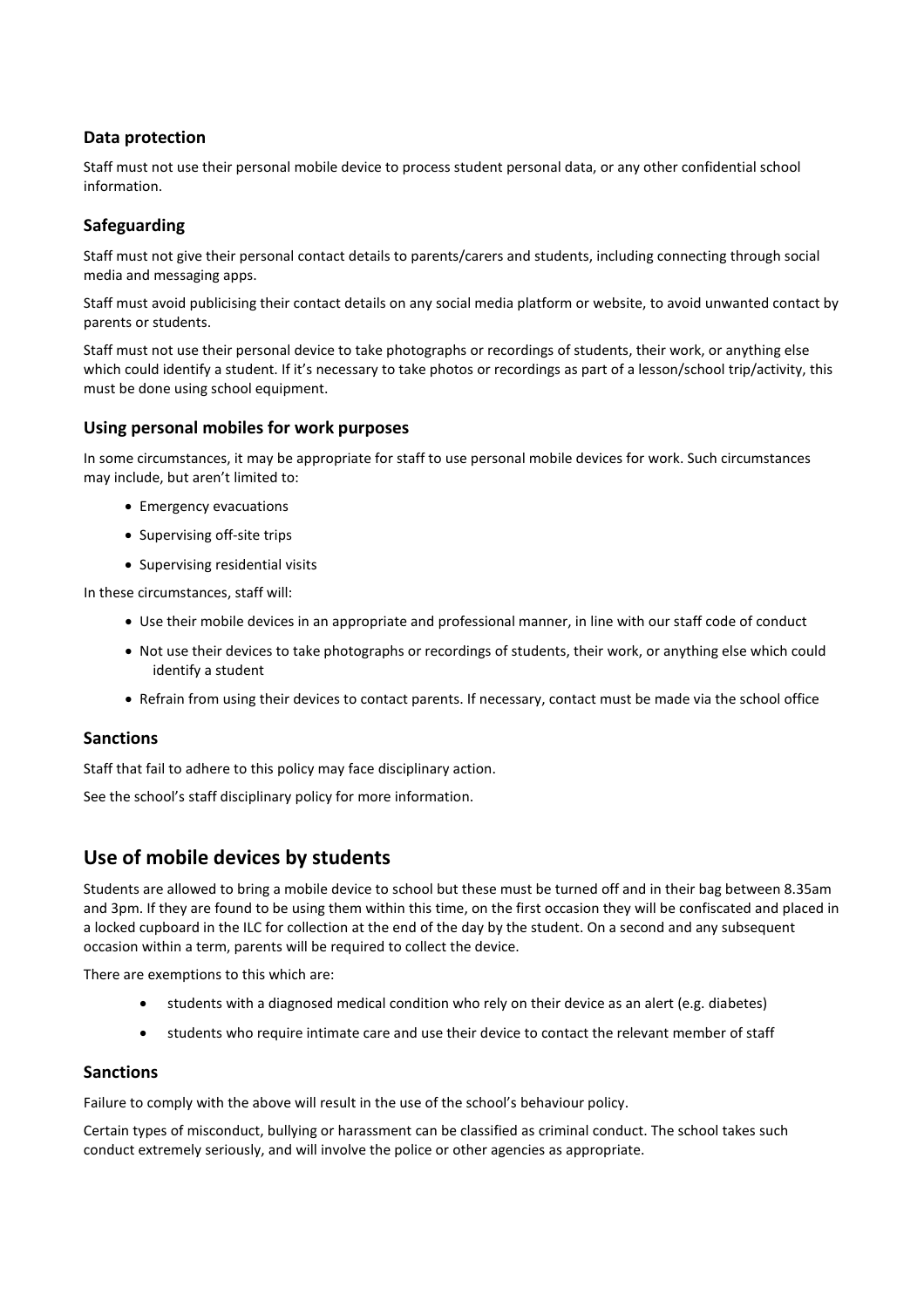Such conduct includes, but is not limited to:

- Sexting and cyber-flashing (consensual and non-consensual sharing nude or semi-nude images or videos)
- Upskirting
- Threats of violence or assault
- Abusive calls, emails, social media posts or texts (including all forms of sexual abuse)

Refer to the online safety policy.

# **Use of mobile devices by parents/carers, volunteers and visitors**

Parents/carers, visitors and volunteers (including governors and contractors) must adhere to this policy as it relates to staff if they are on the school site during the school day.

This means:

- Not taking pictures or recordings of students, unless of their own child
- Using any photographs or recordings for personal use only, and not posting on social media without consent
- Not using devices in lessons, or when working with students

Parents/carers, visitors and volunteers will be informed of the rules for mobile device use when they sign in at reception or attend a public event at school.

Parents/carers must use the school office as the first point of contact if they need to get in touch with their child during the school day.

They must not try to contact their child's personal mobile during the school day.

# **Loss, theft or damage**

Students bringing devices to school should ensure that devices are appropriately labelled, and are stored securely when not in use.

Students must secure their devices as much as possible, including using passwords or pin codes. Staff must also secure their personal devices, as well as any work device provided to them. Failure by staff to do so could result in data breaches.

The school accepts no responsibility for mobile devices that are lost, damaged or stolen on school premises or transport, during school visits or trips, or while students are travelling to and from school.

Confiscated devices will be stored in the ILC securely.

Lost devices should be returned to student reception. The school will then attempt to contact the owner.

#### **Monitoring and review**

The school is committed to ensuring that this policy has a positive impact of students' education, behaviour and welfare.

This policy will be reviewed every two years by the Assistant Headteacher responsible for Online Safety. At every review, the policy will be shared with the governing board.

When reviewing the policy, the school will consider:

Feedback from parents and students